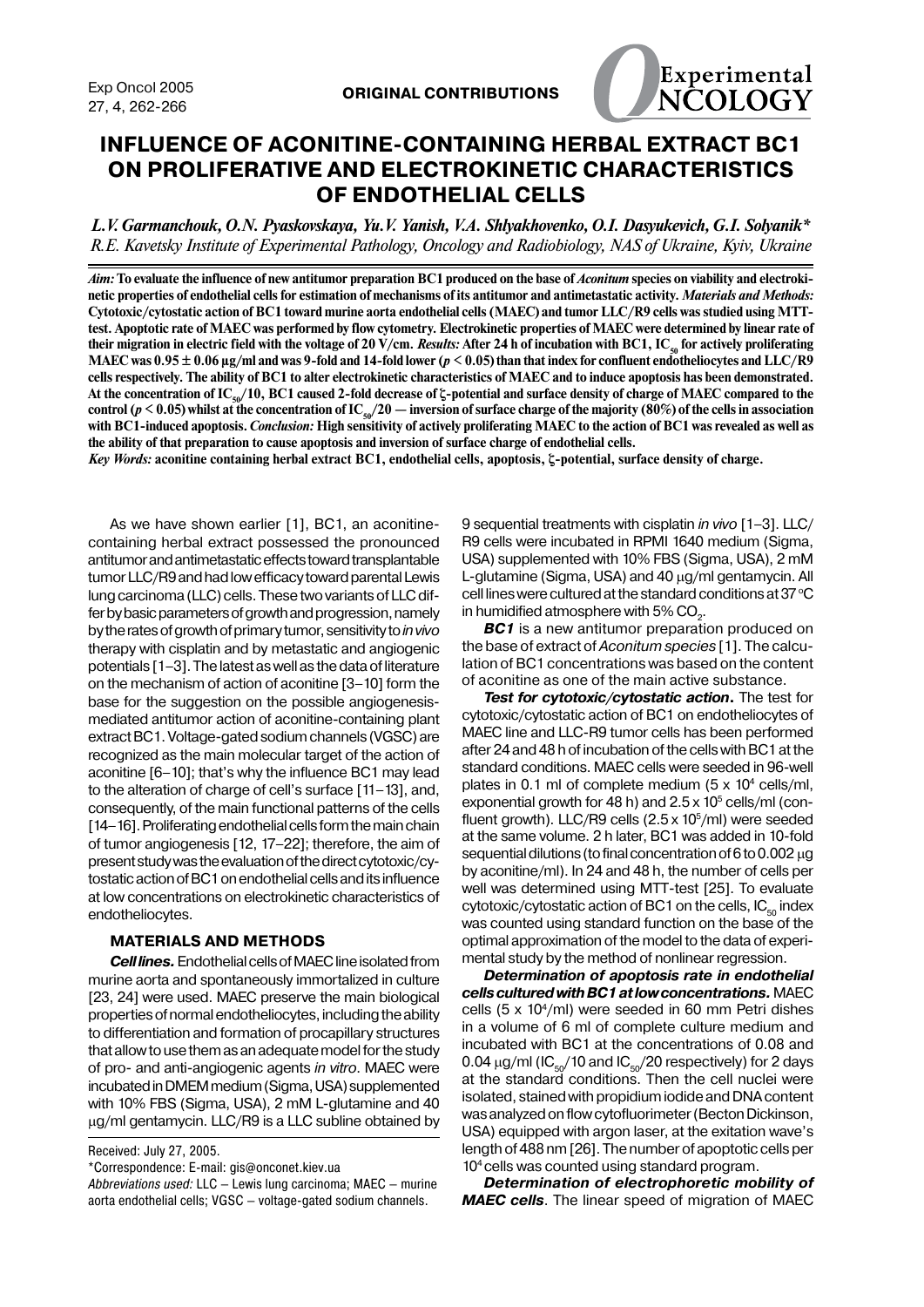cells in electric field after 48 h-incubation with ВС1 at concentrations of  $IC_{50}/10$  and  $IC_{50}/20$  was measured using an original device containing special glass capillary with plain walls, allowing to use small volumes of studied cell suspensions and minimizing external influence on electrophoretic mobility of cells at the standard conditions in 0.1 М phosphate buffer at рН 7.15 and 20 °С. The distance between platinum electrodes was 5 cm, and voltage was 100 V. The value of electrokinetic potential (EKP or ζ) was counted, according to the equation of M. Smolukhovsky [27] by the formula  $\zeta$ - = 14 x U, where U is electrophoretic mobility expressed in ex-systemic units, as the relation of the linear speed of cell migration *v* in electric field determined experimentally ( $\mu$ m/s) to the voltage of the field (V/cm), i.e.

$$
\xi = \frac{14 \times v}{E} \, (mV)
$$

The surface density of the charge was counted via value of ζ-potential using equation of Quinke — Helmholtz according to which  $\zeta = q^{\text{sdc}} \cdot \delta / \varepsilon_{\text{a}}$ , where  $q^{\text{sdc}}$  is the surface density of the charge, C/m2; δ **(**width of double electric layer (DEL)) is a constant equal to 10<sup>-10</sup> m;  $\varepsilon$ is an absolute dielectric permeability that is equal to the product of electric constant, and dielectric permeability of water  $ε_{0} · ε_{H20}$  at 37 °C.

*Statistical analysis* of the results was performed using descriptive methods, by Student's *t*-criterium and by the method of nonlinear regression.

#### **Results**

The study of cytotoxic/cytostatic action of ВС1 on endothelial cells of MAEC line has demonstrated that the inhibition of growth of endotheliocytes strongly depends on the density of the cells: the sensitivity to BC1 of the cells at low density allowing their exponential growth was nearly 10-fold higher than that at confluency (Fig. 1).Atthe same time the cytotoxic/cytostatic effect of BC1 toward LLC/R9 cells was lower than that toward MAEC cells: IC $_{50}$  for tumor cells was by 50% higher than the index for endothelial cells at confluency ( $p < 0.05$ ), and 13 times higher than that for actively proliferating endotheliocytes (*p* < 0.05) (see Table 1). Table 1. IC<sub>50</sub> indexes for BC1 determined on LLC/R9 and MAEC cells

| Cell lines       | $IC_{50}$<br>(24 h of incubation) | (48 h of incubation) |
|------------------|-----------------------------------|----------------------|
| LLC/R9           | $13.3 \pm 0.9$                    | ND.                  |
| MAEC (exp)       | $0.95 \pm 0.06$                   | $0.8 \pm 0.004$      |
| MAEC (confluent) | $8.7 \pm 2.1$                     | ND.                  |





**Fig. 1.** Survival (%) of endothelial cells incubated for 24 h with ВС1 at wide range of concentrations

The prolongation of incubation of actively proliferating endothelial cells with BC1 up to 2 days strengthens the efficacy of the inhibiting effect of this agent(Fig. 2) and results in statistically significant decrease of  $IC_{50}$  by 19% ( $p < 0.05$ , see Table 1); if the concentration of BC1 is lower than 0.1  $\mu$ g/ml, the cytostatic effect is nearly absent. This fact is supported by the data of МТТ-test (see Fig. 2), and by the results on cell cycle phase distribution of endotheliocytes (Fig. 3). As one may see from Fig. 3, no statistically significant alterations of cell cycle distribution were registered if endotheliocytes were incubated with BC1 at the concentrations



**Fig. 2.** Influence of ВС1 on viability of exponentially growing MAEC cells



**Fig. 3.** Influence of ВС1 on cell cycle distribution patterns of  $MAEC: 1$  – control;  $2$  – 0.04 μg/ml BC1 (IC<sub>50</sub>/20);  $3$  – 0.08 μg/ml  $BC1 (IC<sub>50</sub>/10)$ 

The evaluation of the ability of BC1 to induce apoptosis in endothelial cells has revealed that BC1 at the concentration of 0.04 µg/ml significantly increases the number of apoptotic cells by 20% compared to the control (*p* < 0.05) (Fig. 4), but at higher concentration  $(IC_{50}/10)$  didn't influence this index; in both cases no necrotic cells were detected.



**Fig. 4.** Influence of ВС1 on apoptosis rate of exponentially growingМАЕС cells (48hofincubation): 1—control; 2—0.04 µg/ml BC1 (IC<sub>50</sub>/20); 3 – 0.08 µg/ml BC1 (IC<sub>50</sub>/10)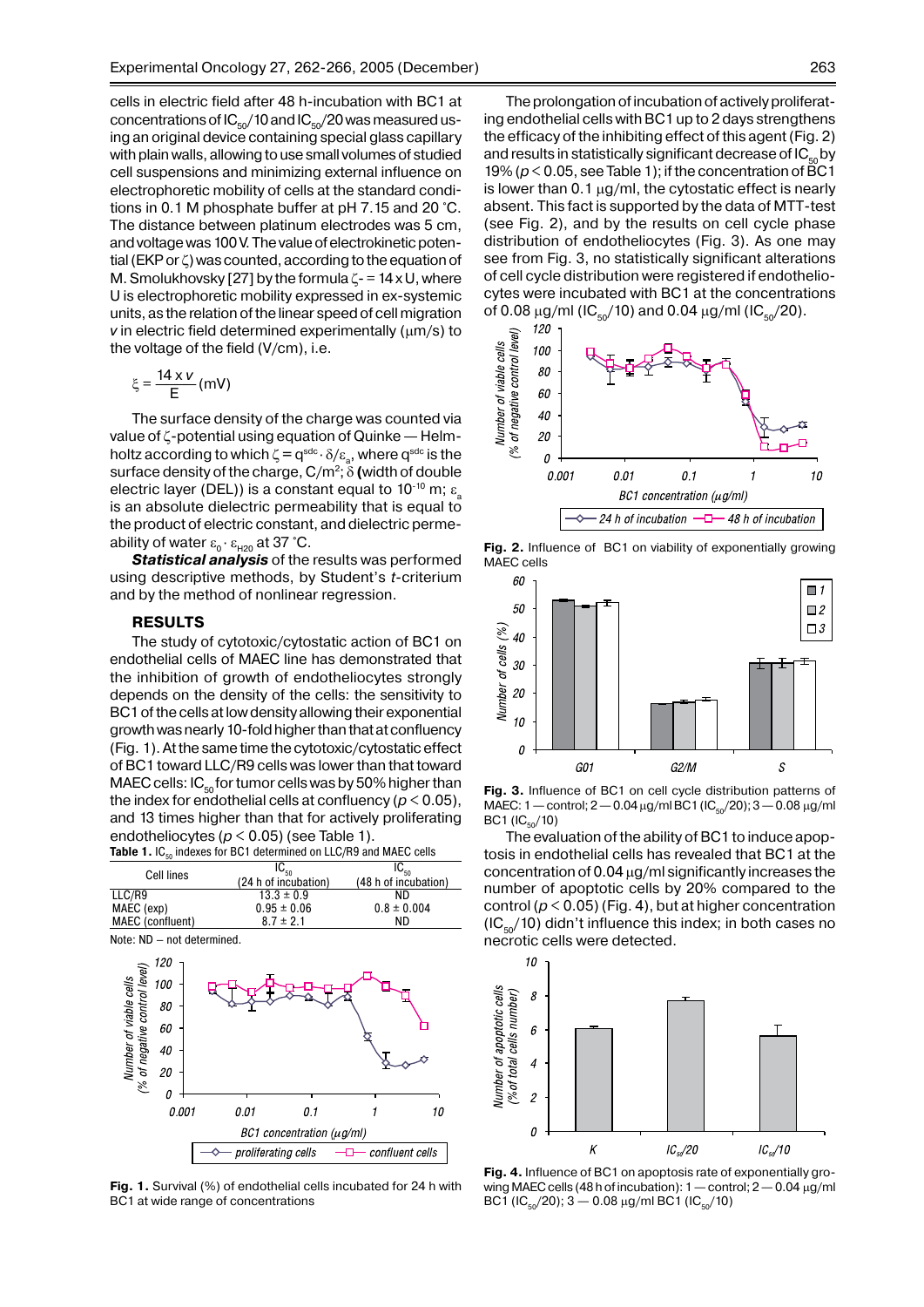The study of the influence of BC1 on electrophoretic mobility of MAEC has shown that at lower concentration the agent causes more notable alterations of electrokinetic parameters of endothelial cells than these at higher concentration. In the absence of BC1, nearly 20% of the cells possess positive surface charge and migrate to cathode in electric field with the voltage of 20 V/cm (Table 2), and their distribution by the value of electrokinetic potential possesses unimodal character with the median of 9.56 mV (Fig. 5). At the concentration of  $IC_{50}/10$ , BC1 decreased electrophoretic mobility of the cells causing nearly 2-fold decreasе (*p* < 0.05) of ζ-potential and absolute value of surface charge (Table 3), but the number of migrating cells and the direction of migration didn't alter compared to the control cells, and the cell distribution by the value of electrokinetic potential preserved unimodal character — ζ-potential of more than 90% cells was in the



**Fig. 5.** Distribution of МАЕС cells (%) by the value of electrokinetic potential (ζ, mV):  $1$  - control;  $2$  - 0.04  $\mu$ g/ml BC1  $(IC_{50}/20); 3 - 0.08 \mu g/ml BC1 (IC_{50}/10).$ 

**Table 2.** Electrokinetic characteristics of endotheliocytes in electric field (20 V/cm) after 48 h action of BC1

| <b>Parameters</b>                                               | Control        | $BC1$ ( $\mu$ g/ml) |               |
|-----------------------------------------------------------------|----------------|---------------------|---------------|
|                                                                 |                | 0.04                | 0.08          |
| % mobile cells                                                  | 22.5%          | 82%                 | 20%           |
| Charge of cells and direction<br>of migration in electric field | $(+)/c$ athode | $(-)/anode$         | $(+)/cathode$ |

**Table 3.** Influence of ВС1 on electrokinetic characteristics of endothelial cells of МАЕС line

| Action             | ζ-potential<br>(mV) | Surface density                   | Surface density                             |
|--------------------|---------------------|-----------------------------------|---------------------------------------------|
|                    |                     | of charge                         | of charge (q x $10^{-2}$ C/m <sup>2</sup> ) |
|                    |                     | (g x $10^{-2}$ C/m <sup>2</sup> ) | (% of mobile cells)                         |
| Control            | $9.56 \pm 1.12$     | $+6.85 \pm 0.80$                  | $+6.11 \pm 0.16$ (64%)                      |
| $BC1 - IC50/20$    | $11.84 \pm 1.14$    | $-8.49 \pm 0.82$                  | $-7.83 \pm 0.20$ (76%)                      |
| $(0.04 \mu g/ml)$  |                     |                                   |                                             |
| $BC1 - IC_{50}/10$ | $4.76 \pm 0.46$     | $+3.41 \pm 0.33$                  | $+2.89 \pm 0.06$ (88%)                      |
| $(0.08 \mu g/ml)$  |                     |                                   |                                             |

Note: determined in the limits of main mode of cell's distribution.

At the concentration of  $IC_{50}/20$ , the influence of ВС1 on electrophoretic properties of endothelial cells significantly differs from that at concentration of  $IC_{50}/10$ : BC1 induced negative surface charge in the majority of cells resulting in the increased number of migrating cells in total, their migration toward anode, and also to heterogenization of the population of the cells by the value of ζ-potential. The latest as well as an absolute value of surface charge in the main mode of distribution (composed from 64% of cells) didn't differ from these in control cells, whilst the rest of the cells (approximately 36%) were characterized by the higher values of ζ-potential and respectively by higher surface charge (see Fig. 5, Table 3).

#### 264 Experimental Oncology 27, 262-266, 2005 (December)

#### **DISCUSSION**

In pharmacological studies *in vivo* using LLC/R9 model [1], the significant antitumor effect of aconitinecontaining herbal extract BC1 has been revealed, and the elevation of its efficacy upon decreasing total dose of BC1 has been detected [1]. However, in the study of the direct cytotoxic/cytostatic action of this preparation toward tumor cells of LLC/R9 subline *in vitro* it has been shown that  $IC_{50}$  index was multifold higher than effective antitumor dose of BC1 that is equal to  $0.03 \pm 0.01$  µg per 1 g of body weight, thus pointing on other mechanism of antitumor action of BC1. We suppose that the latest may be an angiogenesis-dependent one, because LLC/R9 tumor model sensitive toBC1 differs from the parental LLC (insensitive to the agent) by its angiogenic potential [3]. Our research has demonstrated nearly 10-fold difference (*p* < 0.05) in  $IC_{50}$  indexes for confluent and exponentially growing endotheliocytes, thus evidencing on the marked selective influence of BC1 on proliferating cells as well as its more potent effect upon prolongated incubation with these cells (see Fig. 1, 2). It's necessary to note that the range of non-cytotoxic concentrations of BC1 toward proliferating MAEC cells upon 48 h of incubation was more wide (see Fig. 2), but at BC1 concentrations>1 µg/ml more pronounced cytotoxic action was detected that in the case of 24 h incubation.

As far as ВС1 contains aconitine as an active substance, that agent may play a role as a proapoptotic factor toward endothelial cells or alter their surface charge [5–7]. That's why the next experiments were directed on the study of the influence of BC1 on the rate of apoptosis and electrokinetic characteristics of endothelial cells at two doses that correlate with antitumor ones in pharmacological studies *in vivo* on LLC/R9 model, are in non-cytotoxic range and respond to  $IC_{50}$ index for proliferating MAEC (see Table 1)  $-$  IC<sub>50</sub>/10 (0.08  $\mu$ g/ml) and IC<sub>50</sub>/20 (0.04  $\mu$ g/ml). It was revealed that whilst at the lower dose BC1 induced apoptosis of the cells (see Fig. 4) and alteration of their main electrokinetic characteristics influencing the value and sign of the surface charge, the decrease of adhesive properties of the cells, at higher dose BC1 didn't induce of apoptosis, nor inversion of the charge, but caused a significant ( $p < 0.05$ ), more than 2-fold decrease of ζ-potential andsurfacedensity of charge (see Table 3). Such oppositely directed effects of BC1 on endothelial cells may be explained by the mechanism of action of aconitine. As it was reported [4–10], aconitine modifies 2 types of membrane voltage-gated sodium channels in cells. The first type is stable, and the range of voltage where the activation occurs, is shifted toward negative potentials; such channels are unable to be completely inactivated and their selectivity is strongly altered, that's why they may pass the potassium ions as well as sodium ions [4–8, 10]. The second type of modified sodium channels is unstable because upon the action of aconitine the flow of ions through them is blocked [4, 9]. Our data are supporting such hypothesis: if at concentration of ВС1 of 0.08 µg/ml there are significant differences between the values of ζ-potential and surface charge compared with these in the control, the mobility of endothelial cells in electric field is the same as in the control. And, *vise versa*, the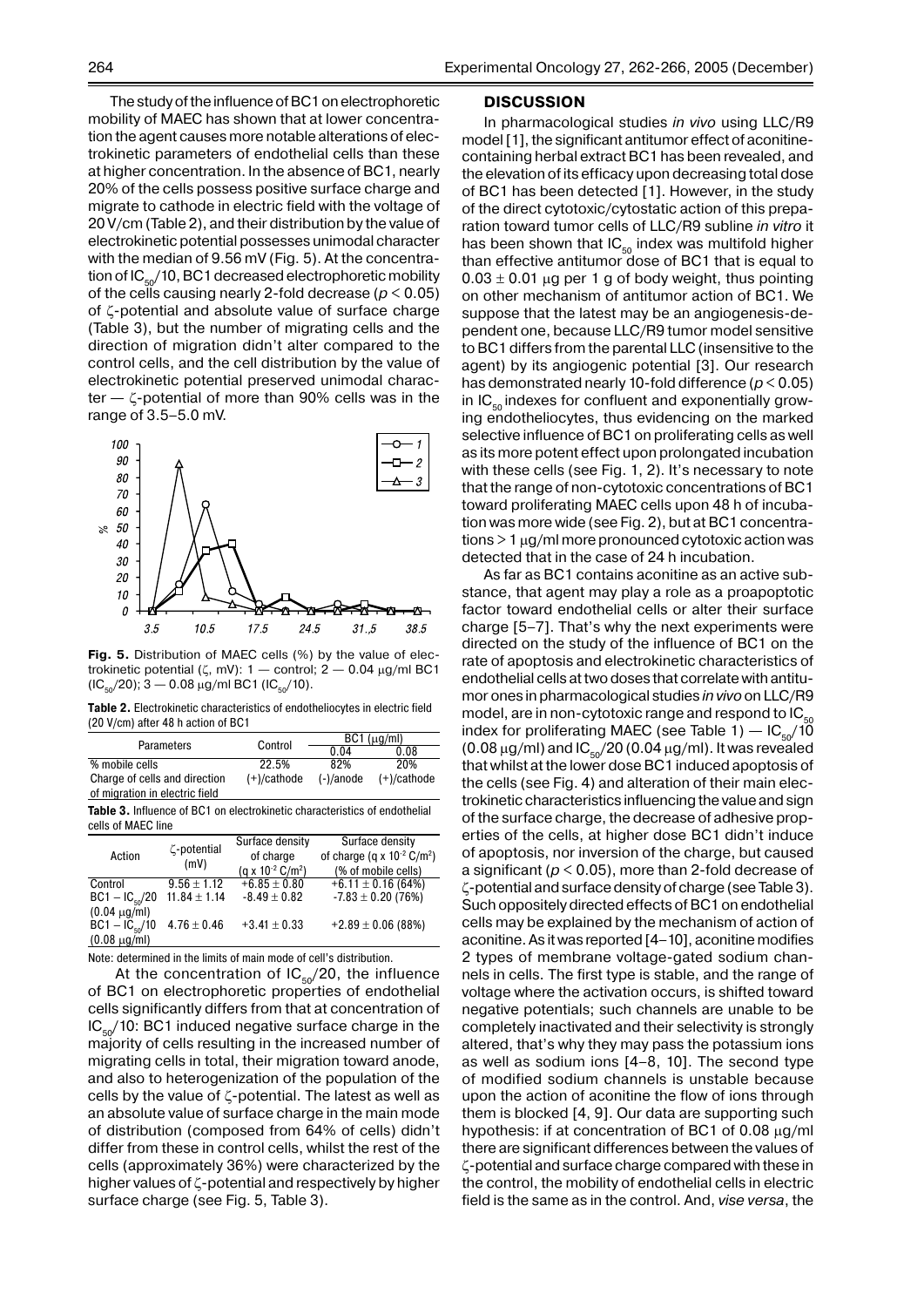low concentration didn't influence the absolute value of ζ-potential and surface charge, but the character of distribution by ζ-potential is bimodal, and the surface charge of the cells is changed to negative one.

So,ВС1 at the concentration of 0.04 µg/ml causes the induction of apoptosis and inversion of charge of endothelial cells. It is known that the surface charge of the cells is being formed by a number of membrane-associated molecules (positively and negatively charged); at physiologic pH migrating cells possess certain charge that determine their galvanotaxis in electric field or toward anode (corneal endothelium, fibroblasts, peritoneal macrophages, osteoclasts, a number of cancer cells of epithelial origin [14, 15, 28–30]), or toward cathode (epidermal and corneal keratinocytes, pigmental retinal epithelium, embryonic fibroblasts and osteoblasts [11, 15, 16, 28–30]). Possibly, the inversion of cell's charge upon the action of  $0.04 \mu g$ /ml of BC1 may be linked to the altered flow of monovalent ions through VGSC [8, 9, 31–34]. It has been shown [12] that the stimulation of endothelial cells with electric field leads to elevated secretion of VEGF and reorientation of endothelium, where the single cells move to anode, whilst confluent cells — to cathode. It was reported that in the place of injury and in tumor the negative charge is induced  $[11-13, 16, 28,$ 35– 37], promoting migration of endothelial cells to the place of injury or to tumor cells. Aconitine activates VGSC that similarly to stimulation with weak electric field, may result in reorganization of endothelium [12, 13], elevation of VEGF secretion, change in cell orientation (perpendicularly to the direction of electric field) and migration  $-$  a key event in angiogenesis [12, 28]. The disturbancy of VGSC selectivity upon the action of ВС1 may lead to the diffusion of potassium ions in the cells through sodium channels [10, 33–35] influencing in turn the level of intracellular  $Ca^{2+}$  [31, 35]. Consequently, it may lead to the suppression of endothelial cell proliferation via inhibition of kinases of receptors of proangiogenic growth factors [10, 32–34, 36], to secretion of proapoptotic factors [38–42] or to inhibition of endothelial cell migration and differentiation [13, 14]. Upon tumor angiogenesis *in vivo,*  the charge of endothelial cells and smooth muscle cells or pericytes supports cell-to-cell contacts and formation of neovasculature [12–14, 16, 20], but the inversion of the charge of endotheliocytes due to the action of BC1 may inhibit that process. Maybe, this fact may explain the antitumor and antimetastatic effect of BC1 *in vivo* using experimental model LLC/R9 and its strengthened action upon lowered dose.

#### **ACKNOWLEDGEMENTS**

Authors thank Dr. Ivan Gout from Ludwig Institute for Cancer Research (London, UK) for the kindly provided endothelial cell line.

#### **REFERENCES**

1. **Solyanik GI, Fedorchuk A, Pyaskovskaya ON, Dasyukevitch OI, Khranovskaya NN, Aksenov GN, Sobetsky VV.**  Anticancer activity of Aconitine-containing herbal extract. Exp Oncol 2004; **4**: 307–11.

2. **Solyanik GI, Garmanchouk LV, Pyaskovskaya ON, Yakshibaeva YuR, Gorbik GV.** Sensitivity of lewis lung carcinoma to cisplatin's action alteres significantly in the process of its growth and metastasis. Bull Eksper Biol Med 2004; **138**: 333–6 (In Russian).

3. **Solyanik GI, Pyaskovskaya ON, Garmanchouk LV.** Cisplatin-resistant Lewis lung carcinoma cells possess increased level of VEGF secretion. Exp Oncol 2003; **4**: 260–5.

4. **Ameri A.** The effects of *Aconitum* alkaloids on the central nervous system. Prog. Neurobiol 1998; **56**: 211–35.

5. **Wright SN.** Irreversible block of human heart (hH1) sodium channels by the plant alkaloid lappaconitine. Mol Pharmacol 2000; **59**: 183–92.

6. **Wright SN.** Comparison of aconitine-modified human heart (hH1) and rat skeletal ( $\mu$ 1) muscle Na<sup>+</sup> channels: an important role for external Na+ ions. J Physiol 2002; **538**: 759–71.

7. **Friese J, Gleitz J, Heubach JF, Matthiesen T, Wilffert B, Selve N.** *Aconitum sp.* аlkaloids: the modulation of voltage-dependent Na+ canals, toxicity and antinociceptive properties. Eur J Pharmacol 1997; **337**: 165–74.

8. **Wang SY, Wang GK.** Voltage-gated sodium channels as primary targets of diverse lipid-soluble neurotoxins. Cell Signal 2003; **15**: 151–9.

9. **Catterall WA.** Cooperative activation of action potential Na+ ionophore by neurotoxins. PNAS USA 1975; **72**: 1782–6.

10. **Walsh KB, Wolf MB, Fan J.** Voltage-gated sodium chanels in cardiac microvascular endothelial cells. Am J Physiol Heart Сirc Physiol 1998; **274**: H506–2.

11. **Djamgoz MBA, Mycielska M, Madeya Z, Fraser SP, Korohoda W.** Directional movement of rat prostate cancer cells in direct-current electric field: involvement of voltage-gated Na+ channel activity. J Cell Sci 2001; **114**: 2697–705.

12. **Zhao M, Bai H, Wang E, Forrester JV, McCaig CD.** Electrical stimulation directly induced pre-angiogenic responses in vascular endothelial cells by signaling trough VEGF receptors. J Cell Science 2003; **117**: 397–405.

13. **He P, Curry FE.** Measurement of membrane potential of endothelial cells in single perfused microvessels. Microvascular Res 1995; **50**: 183–98.

14. **Mycielska ME, Djamgoz MBA.** Cellular mechanisms of direct-current electric field effects: galvanotaxis and metastatic disease. J Cell Science 2004; **117**: 1631–9.

15. **Nuccitelli R.** Physiological electric fields can influence cell motility, growth, and polarity. Adv Cell Biol 1988; **2**: 213–33.

16. **Li X, Kolega J.** Effects of direct current electric fields on cell migration and actin filament distribution in bovine vascular endothelial cells. J Vasc Res 2002; **39**: 391–404.

17. **Scappaticci FA.** Mechanisms and future directions for angiogenesis-based cancer therapies. J Clin Oncol 2002; **20**: 3906–27.

18. **Folkman J.** What is the evidence that tumors are angiogenesis dependent? J Natl Cancer Inst 1990; **82**: 4–6.

19. **Risau W.** Mechanisms of angiogenesis. Nature 1997; **386**: 671–4.

20. **Nilius B, Droogmans G.** Ion channels and their functional role in vascular endothelium. Physiol Rev 2001; **81**: 1415–59.

21. **Kerbel R, Folkman J.** Clinical translation of angiogenesis inhibitors. Nat Rev Cancer 2002; **2**: 727–39.

22. **Boehm T, Folkman J, Browder T, O'reilly MS.** Antiangiogenic therapy of experimental cancer does not induce acquired drug resistance. Nature 1997; **390**: 404–7.

23. **Gumcovski F, Kaminska G, Kaminski M, Morrissey LW, Auerbach R.** Heterogeneity of mouse vascular endothelium. Bloоd Vessels 1987; **24**: 11–23.

24. **Bastaki M, Nelli EE, Dell'Era P, Rusnati M, Molinari-To**satti M. Parolini S. Auerbach R. Ruco P. Possati I. Presta M. Basic fibroblast growth factor-induced angiogenic phenotype in mouse endothelium. A study of aortic and microvascular endothelial cell lines. Arterioscler Thromb Vasc Biol 1997; **17**: 454–64.